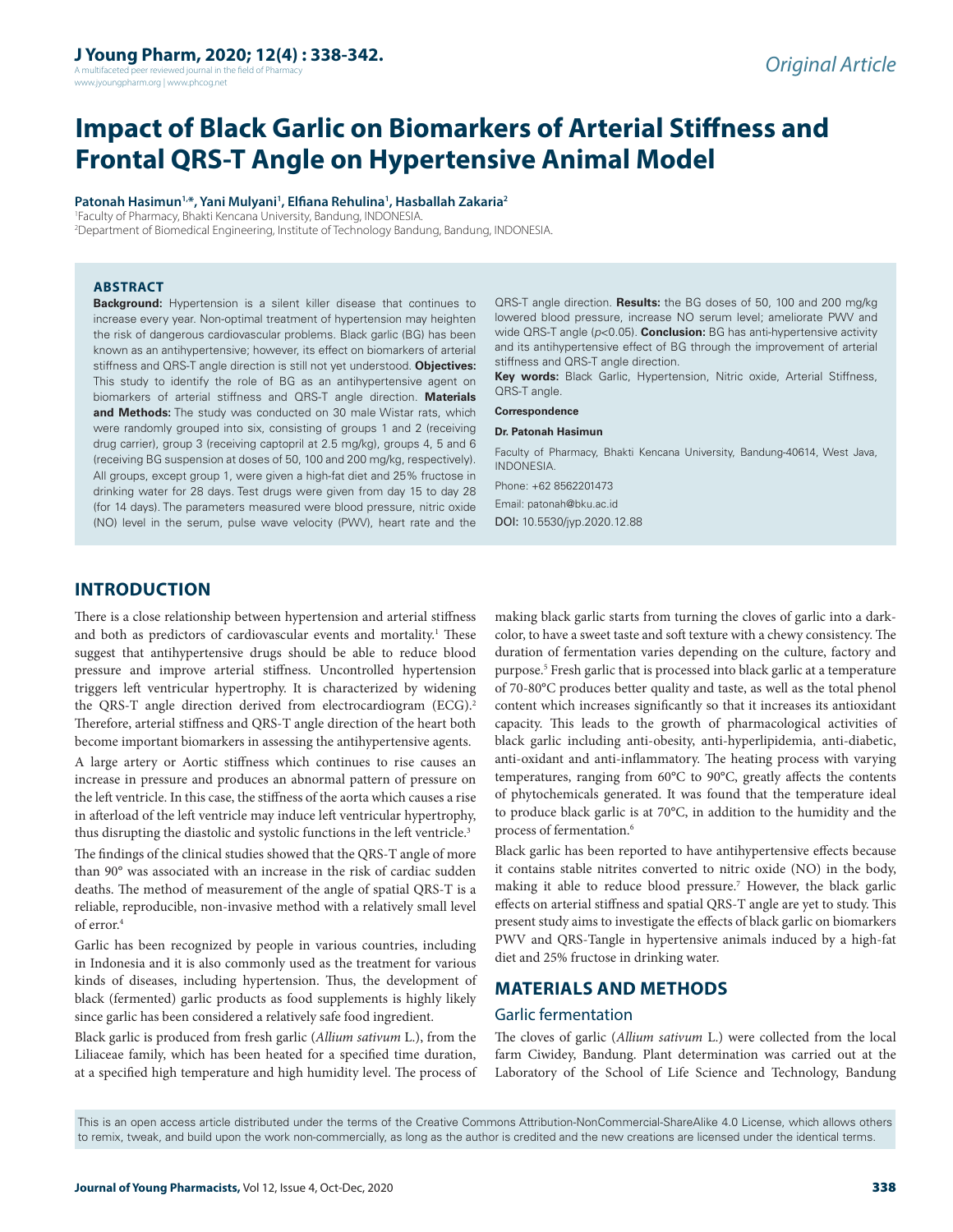Institute of Technology (1233 / 11.CO2.2 / PL / 2019). The process of garlic fermentation as black garlic (BG) began by cleaning garlic cloves. The garlic cloves were then wrapped in the aluminum foils and put into the oven at the temperatures of 65°-70°C for 15 days. After 15 days of fermentation, the BG was put into the sterilized glass containers with impermeable lids. A total of 1630 g of fresh garlic processed at 70°C for 15 days can produce 605 g of black garlic. The percentage of yield obtained can be calculated as 37.12% (605 g of 1630 g of fresh garlic).

#### Animals

This study performed on the male Wistar rats with the weights of 200- 250 g and the ages of 2-3 months. All of the rats were acclimatized at cages with good ventilation and were fed a normal diet (Pokphan C551) and given *ad libitum* water before testing to assure the normal growth and behavior. Animal cages were maintained at the temperature of around 22°C and 50% humidity with 12 hr of light and dark cycles. All series of procedures had followed the regulations and had been approved by the Research Ethics Commission of Padjadjaran University Bandung as listed in the Ethics Approval letter with the registration number 287/ UN6.KEP/EC/2019. The study was performed *in vivo* in the rats which were randomly grouped into six groups. These six groups consisted of normal control and positive control (receiving drug carrier) groups, standard drug (receiving captopril 2.5 mg/kg) group and black garlic (receiving BG of 50, 100 and 200 mg/kg) groups.

### High-Fat Food Composition

A total of 1000 g of standard feed was mixed with 400 g of fat. The fat contained 155 g of butter, 90 g of eggs and 155 g of tallow. The composition of the 90 g of eggs was made of a mixture of 1 duck egg and 4 quail eggs.<sup>8</sup>

## Evaluation of the antihypertensive effect of fermented garlic

The systolic and diastolic blood pressure was measured by the CODA Rat Tail-Cuff Blood Pressure System (CODA® Kent Scientific Corporation). The working principle of the tool was by installing the tail-cuff in the form of rubber on the tails of the rats, in which the cuff had a Volume Pressure Recorder (VPR), a special sensor that could measure the changes in the volume of blood and the cuff was placed at the base of the rat tail. The rat was detained in a restrainer and heated it artificially to maintain the normal blood pressure. The cuff automatically inflated to give pressure on the rat tail and then the pulse of flowing blood could be detected. The blood pressure was measured on days 0, 7, 14, 21, 28 after treatment. The antihypertensive effect of black garlic was expressed if there were significant differences in the treatment groups compared to the control group  $(p<0.05)$ .

# Evaluation of the effect of black garlic on arterial stiffness, heart rate and spatial QRS-T angle

The arterial stiffness and heart rate after having black garlic treatment were measured by a non-invasive method, using the ECG and PPG sensors following the methods published previously.<sup>9</sup> The measurement of the QRS-T angle also used the same tool, by adding two ECG channels to the device to allow the obtainment of frontal ECG leads. Heart rate was determined by measuring the distance of R-R in PQRST waves of the ECG results.

#### Evaluation of the levels of nitric oxide in the serum

On day 28, the measurement of NO levels in the serum of test rats was done by using the spectrophotometry on a wavelength of 300- 600 nm using the Griess assay which can detect the presence of nitrite in the serum. The principle of the Griess assay is the diazotization

between nitric acid (from nitrites in acidic conditions) and primary aromatic amines (sulfanilic acid). Diazonium salts produced from this diazotization are then reacted (coupled) with alpha-naphthylamine to form red compounds.10

### Data Analysis

The obtained data were analyzed statistically, by the SPSS software 14.0 version, to identify the effect of black garlic on the treatment groups compared to the control group. Significant differences in effect between treatment groups were indicated by *p*-value (*p*<0.05).

## **RESULTS**

The difference in physicochemical properties between BG and fresh garlic showed in Table 1. The garlic fermentation process by heating at 70°C for 15 days increases the ash content, acid content, water-soluble components and ethanol-soluble components. Meanwhile, the loss on drying of fresh garlic was greater than BG.

The systolic blood pressure in all treatment groups for 28 days showed in Table 2. The group that received a high-fat and 25% fructose diet showed a significant increase in systolic blood pressure compared to the normal control group on days 7 and 14. Meanwhile, the group receiving black garlic at doses of 50, 100 and 200 mg/kg showed a decrease in systolic blood pressure. There was a decrease in systolic blood pressure in the administration of BG at doses of 50, 100 and 20 mg/kg which were comparable to the captopril group (*p*> 0.05). Table 3 describes the differences in diastolic blood pressure for 28 days of treatment for all groups.

The diastolic blood pressure on day 0 showed no significant differences in all groups of treatment. On day 7-28, the diastolic pressure continued to rise and there were significant differences from the normal control group. The results showed that a high-fat diet and 25% fructose for 28 days significantly increased ( $p$  <0.05) the diastolic blood pressure.

Table 4 shows the effect of BG on PVW values during 14 days of therapy. BG at doses of 50, 100 and 200 mg/kg showed comparable decreases in PWV values ( $p \ge 0.05$ ). The PWV value of the positive control group increased significantly compared to the normal control group (*p*≤0.05). Whereas, the BG group decreased significantly against the positive control group (*p*≤0.05). There was no difference in the BG group at doses of 50, 100 and 200 mg/kg.

Table 5 describes the effect of the treatment on heart rate, as measured for 28 days. The control positive group shows a significant increase in heart rate compared to the normal group. While the BG group showed a significant decrease in heart rate compared to the positive control group. There was no difference in the BG group at doses of 50, 100 and 200 mg/kg.

Table 6 describes the effects of BG at doses of 50, 100 and 200 mg/kg on the direction of the QRS-T angle. BG narrows the wide-angle QRS-T, which differed significantly compared to the positive control group.

| Table 1: Difference in physicochemical properties between black |  |
|-----------------------------------------------------------------|--|
| garlic and fresh garlic.                                        |  |

| <b>No</b>      | <b>Physicochemical Test</b>  | <b>Black Garlic (%)</b> | Fresh Garlic (%) |
|----------------|------------------------------|-------------------------|------------------|
|                | Total Ash Content            | 2.5                     | 1.1              |
| $\overline{2}$ | Levels of Acid-insoluble Ash | 1.0                     | 0.5              |
| 3              | Ethanol Soluble Content      | 34.5                    | 9.6              |
| 4              | Water Soluble Content        | 56.3                    | 23.2             |
| 5              | Loss on Drying               | 0.1                     | 61.7             |

Garlic fermentation carried out at a temperature of  $70^{\circ}$ C for 15 days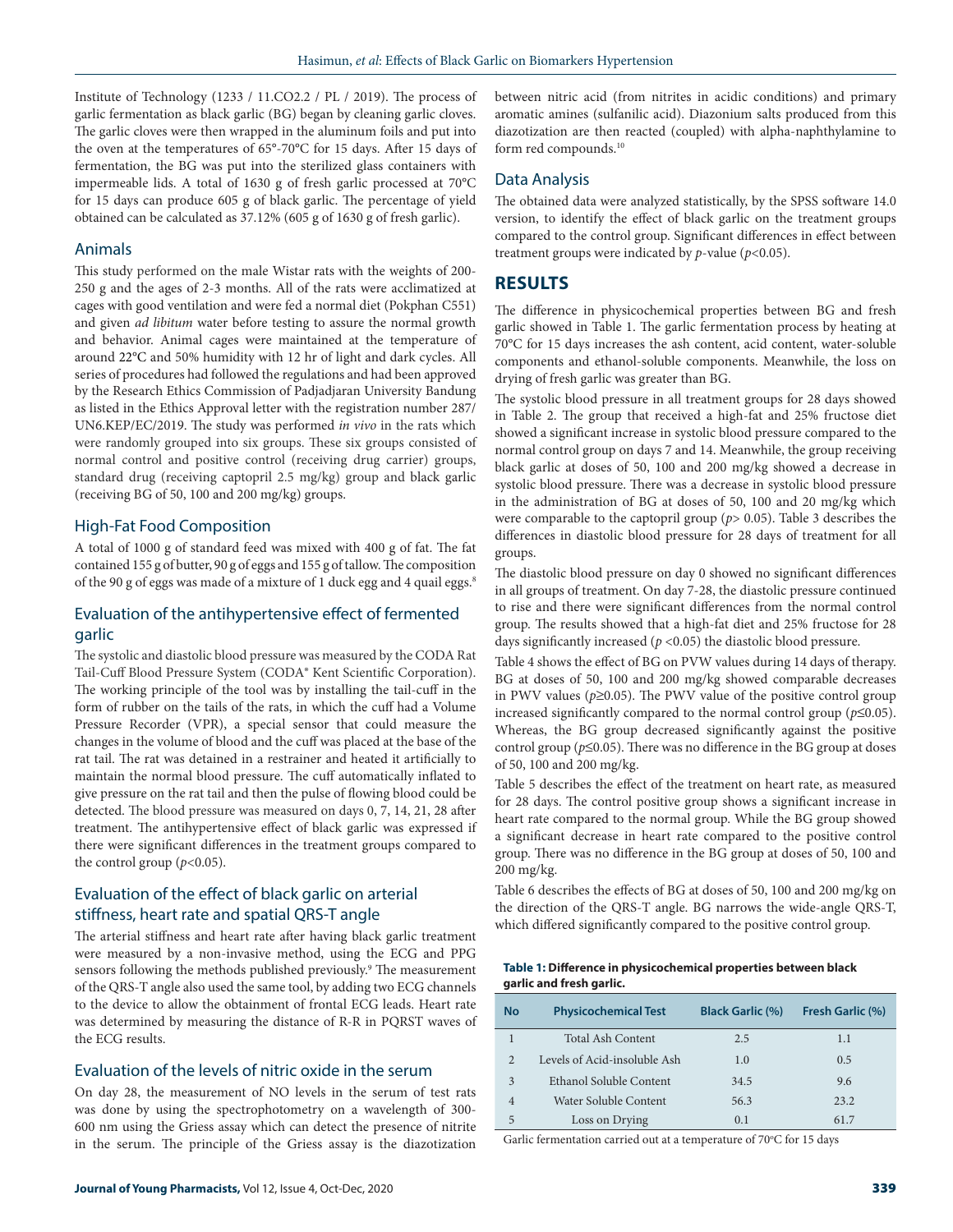| <b>No</b>      | <b>Treatment Group</b> | Average Systolic Blood Pressure ± SD (mmHg) |                               |                               |                                  |                                |
|----------------|------------------------|---------------------------------------------|-------------------------------|-------------------------------|----------------------------------|--------------------------------|
|                |                        | T <sub>0</sub>                              | T7                            | T <sub>14</sub>               | <b>T21</b>                       | <b>T28</b>                     |
|                | Negative control       | $102.8 + 1.9$                               | $104.6 \pm 1.9$ <sup>aβ</sup> | $114.8 + 2.6^{\alpha\beta}$   | $108.0 + 1.8^{\alpha\beta}$      | $108.8 + 2.1^{\alpha\beta}$    |
| $\overline{c}$ | Positive control       | $103.2 \pm 1.9$                             | $144.0+2.1*$                  | $176.0 \pm 1.0^*$             | $193.4 + 2.3^{*}$                | $213.2 + 2.3^{*}$              |
| 3              | Captopril 2.5          | $104.0 + 2.5$                               | $145.0 \pm 1.6^*$             | $177.0 \pm 1.58$ *            | $151.2 \pm 0.8$ <sup>*a</sup>    | $132.4 \pm 1.8^{*}$            |
| $\overline{4}$ | <b>BG 50</b>           | $103.8 \pm 1.3$                             | $143.8 + 2.2*$                | $178.0 \pm 1.87$ <sup>*</sup> | $151.8 \pm 1.9^{*}$ <sup>a</sup> | $133.6 + 3.5^{*}$ <sup>a</sup> |
| 5              | BG 100                 | $102.0 + 4.3$                               | $143.0 \pm 1.0^*$             | $177.8 \pm 1.9^*$             | $150.8 \pm 0.8^{*}$              | $131.0 \pm 1.9^{*}$ a          |
| 6              | BG 200                 | $103.2 + 3.1$                               | $143.2 + 2.3*$                | $178.0 \pm 2.0^*$             | $150.4 \pm 1.5^{*}$ <sup>a</sup> | $130.2 \pm 1.3^{*}$ a          |

| Table 2: Effects of BG on systolic blood pressure (mmHg) on day 0, 7, 14, 21 and 28 treatment. |  |
|------------------------------------------------------------------------------------------------|--|
|------------------------------------------------------------------------------------------------|--|

BG: black garlic doses of 50, 100, 200 mg/kg

(\*): significantly different from the normal/negative control group (*p* <0.05).

(α): significantly different from the induction/positive control group (*p* <0.05).

(β): significantly different from the comparison group/captopril 2.5 mg/kg (*p* <0.05).

|                | <b>Treatment Group</b> | Average of Diastolic Blood Pressure $\pm$ SD (mmHg) |                            |                         |                                |                               |
|----------------|------------------------|-----------------------------------------------------|----------------------------|-------------------------|--------------------------------|-------------------------------|
| <b>No</b>      |                        | T <sub>0</sub>                                      | T7                         | T <sub>14</sub>         | T <sub>21</sub>                | <b>T28</b>                    |
| $\mathbf{1}$   | Negative control       | $70.4 \pm 1.5$                                      | $72.4 + 2.2^{\alpha\beta}$ | $75.4 + 2.19$ a $\beta$ | $75.6 + 2.6^{\alpha\beta}$     | $77.0 + 1.9^{\alpha\beta}$    |
| $\overline{2}$ | Positive control       | $70.0 \pm 3.5$                                      | $105.4 \pm 2.1*$           | $122.4 + 3.4*$          | $129.6 \pm 1.8^{*}$            | $173.6 \pm 2.7$ <sup>*β</sup> |
| 3              | Captopril 2.5          | $69.6 \pm 2.1$                                      | $106.4 + 2.7*$             | $123.4 + 3.7*$          | $113.6 \pm 2.6$ <sup>*a</sup>  | $86.4 + 2.7^{*}$ a            |
| $\overline{4}$ | <b>BG 50</b>           | $70.2 + 5.9$                                        | $106.4+5.1*$               | $123.4 + 2.6*$          | $115.4 + 2.3^{*}$ <sup>a</sup> | $88.2 + 2.7^{*}$ a            |
| 5              | BG 100                 | $70.0 + 2.2$                                        | $106.0 + 4.3*$             | $123.6 \pm 2.9^*$       | $113.6 \pm 2.4$ <sup>*a</sup>  | $86.2 + 3.5^{*}$ <sup>a</sup> |
| 6              | <b>BG 200</b>          | $71.0 \pm 2.8$                                      | $106.8 + 2.8*$             | $124.4 + 3.2*$          | $111.4 \pm 1.1^{*a}$           | $83.6 + 2.1^{*}$              |

BG: black garlic doses of 50, 100, 200 mg/kg

(\*): significantly different from the normal/negative control group ( $p$  <0.05).

(α): significantly different from the induction/positive control group (*p* <0.05).

(β): significantly different from the comparison group/captopril 2.5 mg/kg (*p* <0.05).

#### **Table 4: Results of Pulse Wave Velocity (PWV) in cm/s ± SD on day 0, 7, 14, 21 and 28 after treatment.**

| <b>No</b>      | <b>Treatment Group</b> | Average of PWV $(cm/s) \pm SD$ |                           |                               |                                                              |                                  |
|----------------|------------------------|--------------------------------|---------------------------|-------------------------------|--------------------------------------------------------------|----------------------------------|
|                |                        | T <sub>0</sub>                 | T7                        | <b>T14</b>                    | T <sub>21</sub>                                              | <b>T28</b>                       |
| $\mathbf{1}$   | Negative control       | $346 \pm 4.3$                  | $348\pm3.4^{\alpha\beta}$ | $351,8 \pm 1,5$ <sup>aβ</sup> | 353,8 $\pm$ 1.3 $\alpha$ $\beta$                             | $356,2 \pm 1,3$ as               |
| $\overline{2}$ | Positive control       | $347.6 \pm 3.4$                | $442.8 \pm 2.9^*$         | $551,6 \pm 1,14^*$            | $641.4 \pm 0.5^{*}$                                          | $676 \pm 2.3^{*}$                |
| 3              | Captopril 2.5          | $344.4 \pm 3.4$                | $444,6 \pm 4,9^*$         | $553 \pm 2.3$ *               | 539,6 $\pm$ 3,4 $*$ <sup><math>\alpha</math></sup>           | $520 \pm 2.3^{*}$ <sup>a</sup>   |
| $\overline{4}$ | <b>BG 50</b>           | $347 \pm 1.9$                  | $446.4 \pm 1.7$ *         | $551 \pm 1.1*$                | $537,6 \pm 1,1^{* \alpha}$                                   | $516,6 \pm 1,4^{* \alpha \beta}$ |
| 5              | <b>BG</b> 100          | $346,6 \pm 1,5$                | $446,6 \pm 1,1^*$         | $551,8 \pm 1,5^*$             | $536 \pm 0.7$ *a $\beta$                                     | $513,2 \pm 1,9^{* \alpha \beta}$ |
| 6              | <b>BG 200</b>          | $346 \pm 3.1$                  | $446,6 \pm 1,1^*$         | $551 \pm 1.7$ *               | 534,2 $\pm$ 0,8 <sup>*</sup> a <sup><math>\beta</math></sup> | $511 \pm 1.3^{* \alpha \beta}$   |

BG: black garlic doses of 50, 100, 200 mg/kg

(\*): significantly different from the normal/negative control group (*p* <0.05).

(α): significantly different from the induction/positive control group (*p* <0.05).

(β): significantly different from the comparison group/captopril 2.5 mg/kg (*p* <0.05).

Figure 1 shows the effect of BG on vasodilator NO levels in the blood. The group receiving BG at a dose of 200 mg/kg showed higher NO levels compared to a dose of 50 and 100 mg/kg.

## **DISCUSSION**

The fructose diet has been known to increase blood pressure due to the formation of aldehyde compounds as a result of fructose metabolism. Aldehydes will bind to the protein membranes of sulfhydryl groups, causing calcium channel in the membrane of vascular smooth muscle. As a consequence, free calcium levels in the vascular smooth muscle cytosol will elevate, which triggers vascular hyperactivity, vasoconstriction and peripheral resistance; thus, leading to an increase in blood pressure.<sup>11</sup> Moreover, the consumption of fructose and high-fat diet increased the distribution of fat in the body; therefore, induced obesity. The increased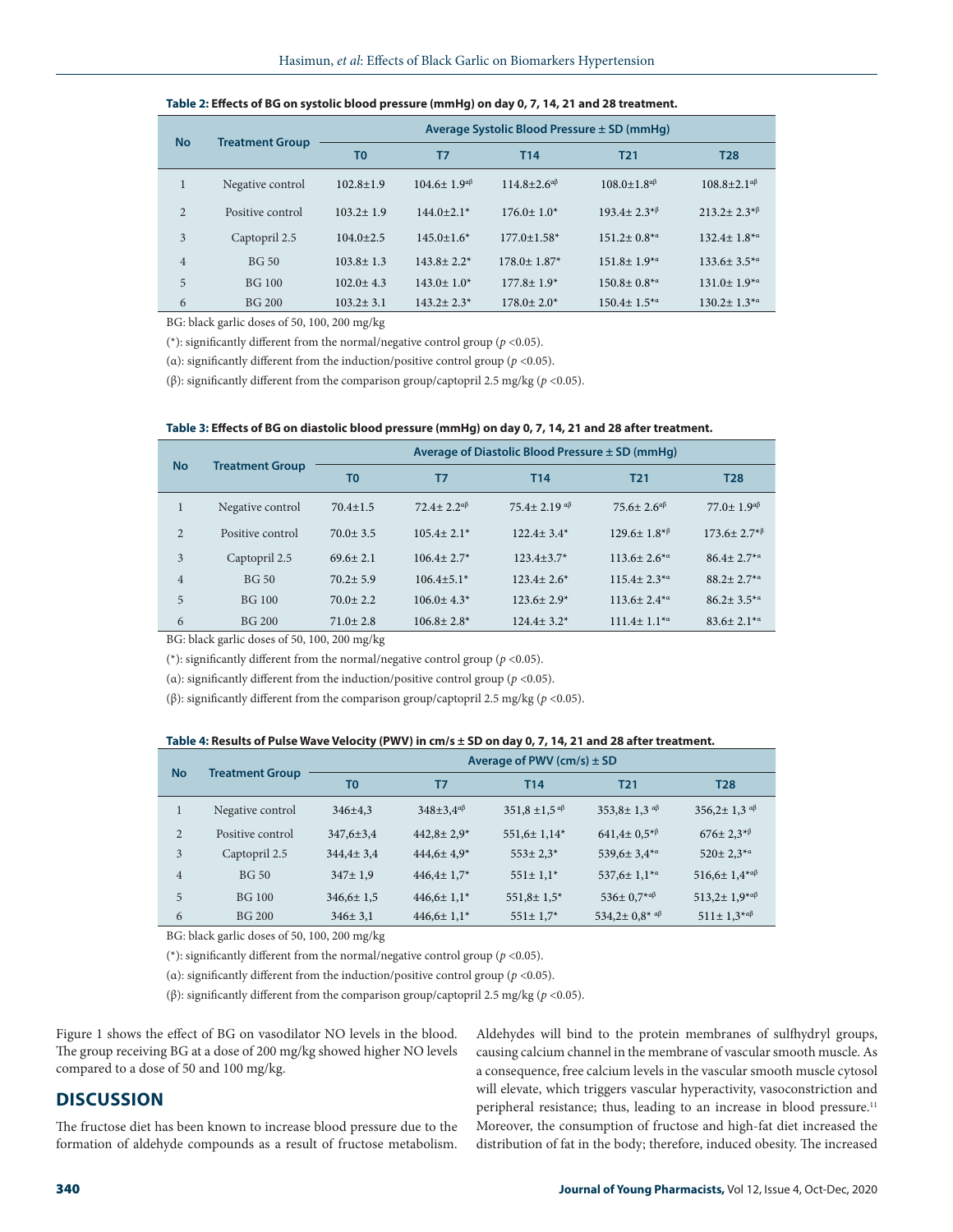| Table 5: Average of heart rate (beats/minutes) $\pm$ SD on day 0, 7, 14, 21 and 28. |                           |                                           |                               |                             |                                  |                                            |
|-------------------------------------------------------------------------------------|---------------------------|-------------------------------------------|-------------------------------|-----------------------------|----------------------------------|--------------------------------------------|
| <b>No</b>                                                                           | <b>Treatment</b><br>Group | Average of Heart Rate (beat/min) $\pm$ SD |                               |                             |                                  |                                            |
|                                                                                     |                           | T <sub>0</sub>                            | T7                            | T <sub>14</sub>             | <b>T21</b>                       | <b>T28</b>                                 |
|                                                                                     | Negative control          | $371.0 + 2.5$                             | $371.0 \pm 1.0$ <sup>aβ</sup> | $371.7 + 1.5^{\alpha\beta}$ | $370.0 + 2.1$ <sup>aβ</sup>      | $370.7 + 2.5$ <sup>aβ</sup>                |
| 2                                                                                   | Positive control          | $370.3 + 2.1$                             | $442.3 \pm 1.5$ <sup>*</sup>  | $525.7 + 1.5*$              | $493.3 \pm 1.5^{*}$              | $656.0+2.1*$ <sup><math>\beta</math></sup> |
| 3                                                                                   | Captopril 2.5             | $372.0 + 2.0$                             | $441.3 \pm 1.5^*$             | $526.7 \pm 1.5^*$           | $493.3 \pm 1.5^{*}$ <sup>a</sup> | $449.7+2.1**$                              |
| $\overline{4}$                                                                      | <b>BG 50</b>              | $370.1 \pm 2.1$                           | $442.4+2.1*$                  | $524.4 + 1.7*$              | $496.2 + 1.3^{* \alpha \beta}$   | $452.7 + 1.2^{*}$ a                        |
| 5                                                                                   | BG 100                    | $371.8 + 1.9$                             | $440.7 \pm 1.5$ <sup>*</sup>  | $524.1 + 2.5*$              | $493.0 \pm 1.0^{*}$ a            | $448.7 + 1.2^{*}$                          |
| 6                                                                                   | BG 200                    | $370.3 + 1.5$                             | $442.0 \pm 1.0^*$             | $525.5+2.3*$                | $491.3 \pm 1.2$ <sup>*a</sup>    | $447.0 \pm 1.0^{*}$                        |

BG: black garlic doses of 50, 100, 200 mg/kg

(\*): significantly different from the normal/negative control group (p <0.05).

( $\alpha$ ): significantly different from the induction/positive control group ( $p$  <0.05).

(β): significantly different from the comparison group/captopril 2.5 mg/kg (p <0.05).



#### **Table 6: Frontal QRS-T angle on day 28 for all treatment groups.**

| <b>No</b>      | <b>Treatment</b><br>group | Frontal QRST Angle $(°)$ ± SD |
|----------------|---------------------------|-------------------------------|
| $\mathbf{1}$   | Negative control          | $86.5 \pm 2.9$                |
| $\overline{2}$ | Positive control          | $120.0 \pm 1.0$               |
| 3              | Captopril 2.5             | $114.8 \pm 1.3$               |
| $\overline{4}$ | <b>BG 50</b>              | $115.5 \pm 1.0$               |
| 5              | <b>BG</b> 100             | $104.3 \pm 0.6$               |
| 6              | <b>BG 200</b>             | $97.2 + 0.6$                  |

masses of fat cells result in a growth in the production of angiotensinogen which subsequently triggers the systemic activation of the reninangiotensin-aldosterone system (RAAS); and thus, vasoconstriction and increases in blood pressure.<sup>12</sup>

The present study revealed that BG has an anti-hypertensive effect. This study is in line with those reported by Miao (2014) which found that The effect of black garlic in lowering blood pressure is thought to occur through angiotensin-converting enzyme (ACE) or inhibit the formation of angiotensin II.13 It was reported that black garlic heated for 45 days at a temperature of 40-85°C contained polyphenols, ajoene, S-allyl-Lcysteine and flavonoids that showed more potent antioxidant activity.

 High blood pressure is also accompanied by arterial stiffness. This conformed to the previous study which found that fructose diets cause endothelial dysfunction, which plays an important role in producing nitric oxide. This disrupts the production of NO as a vasodilator. Nitric oxide plays an important role in the homeostasis regulation of blood pressure. A decrease in nitric oxide levels is one of the causes of arterial stiffness which results in persistent high blood pressure.<sup>14</sup>

Arterial stiffness can be measured non-invasively by measuring pulse wave velocity (PWV). It is related to cardiovascular conditions. This confirms the results of clinical studies that found antihypertensive drugs, apart from being able to lower blood pressure, are also able to reduce arterial stiffness.15 The present study indicates that black garlic improves arterial stiffness as evidenced by decreasing PWV and heart rate.

There is plenty of evidence that an increase in heart rate is associated with a greater risk of developing hypertension and atherosclerosis. BG: black garlic doses of 50, 100, 200 mg/kg

Increased heart rate is a strong predictor of cardiovascular morbidity and mortality. Moreover, experimental research in animals indicated that hemodynamic disruption was associated with a higher heart rate and had a direct impact on the walls of the arteries leading to the occurrence of atherosclerotic plaques.16

The changes in blood pressure in the arteries will affect the movement of artery walls. There is a positive correlation between blood pressure and heart rate with arterial stiffness.<sup>17</sup>

It has been reported that BG contains higher ajoene compounds compared to fresh garlic<sup>13</sup> which inhibits the entry of calcium ions into the cell resulting in a decrease in intracellular calcium levels. This affects hyperpolarization and relaxation of smooth muscle which results in vasodilation resulting in a decrease in blood pressure.<sup>18</sup>

A decrease in serum NO levels indicates a disturbance in endothelial function. The group that received BG showed an increase in serum NO levels (Figure 1). This is likely to occur due to the disruption of endothelial function due to diet.<sup>19</sup> Nitric oxide plays a central role in maintaining blood pressure homeostasis. Any interference in NO bioactivity can cause vasoconstriction and arterial stiffness, which heighten the risk of hypertension. Serum nitric oxide levels are inversely correlated with arterial stiffness and systolic and diastolic blood pressure. Nitric oxide acts as a vasodilator so that it relaxes smooth muscle.

It has been reported that the active content of flavonoids in BG increased significantly for 14 days in fermentation under constant heating.<sup>20</sup> The content of S-allyl cysteine (SAC) in BG, as vasodilators, has the potential to improve hypertension.<sup>21,22</sup> Several studies have shown that SAC

**Figure 1:** Nitric oxide (NO) levels in blood serum on day 28. BG: black garlic doses of 50, 100, 200 mg/kg